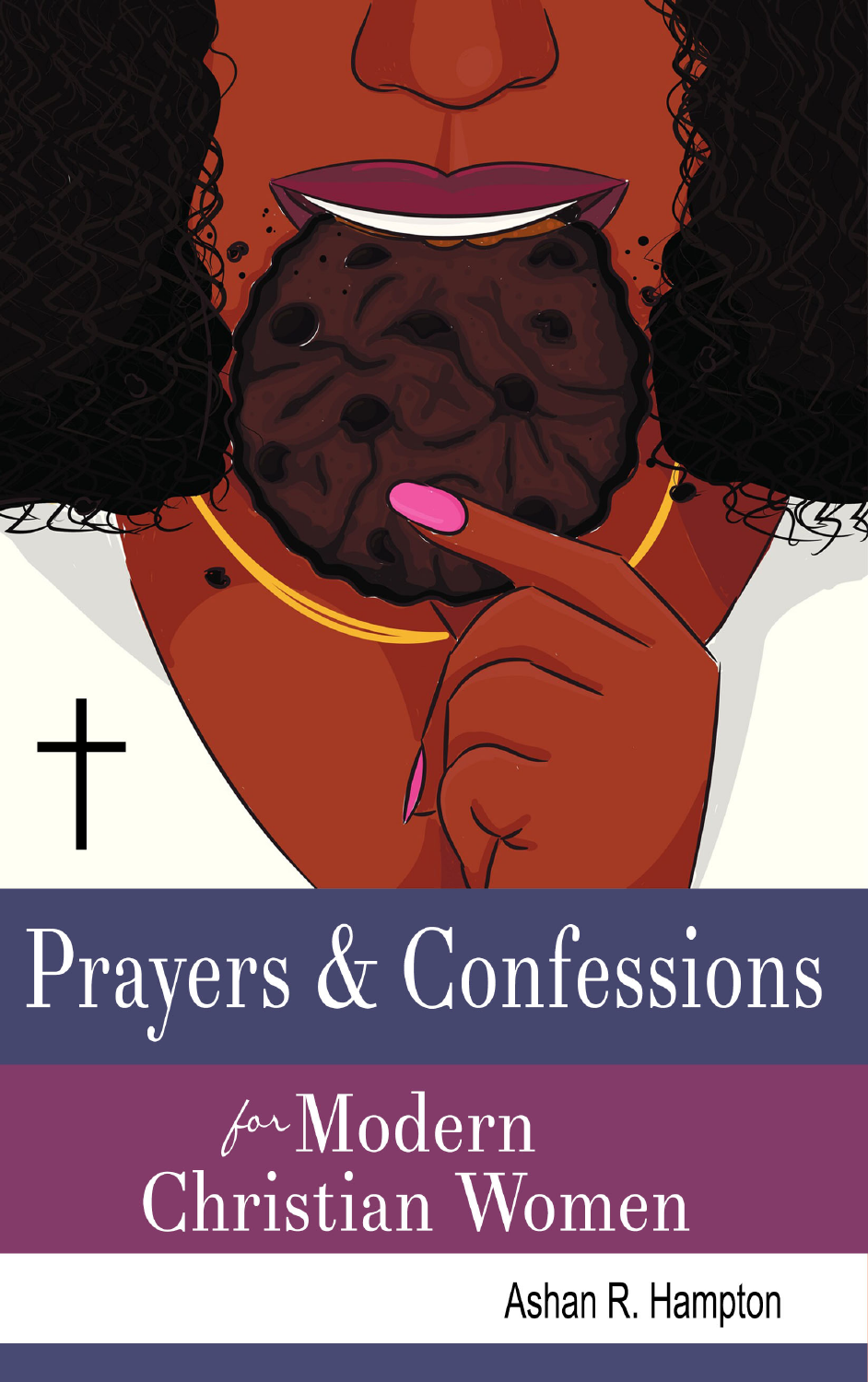## Prayers & Confessions for Modern Christian Women

*::Words of Faith for Everyday Victory::*

Ashan R. Hampton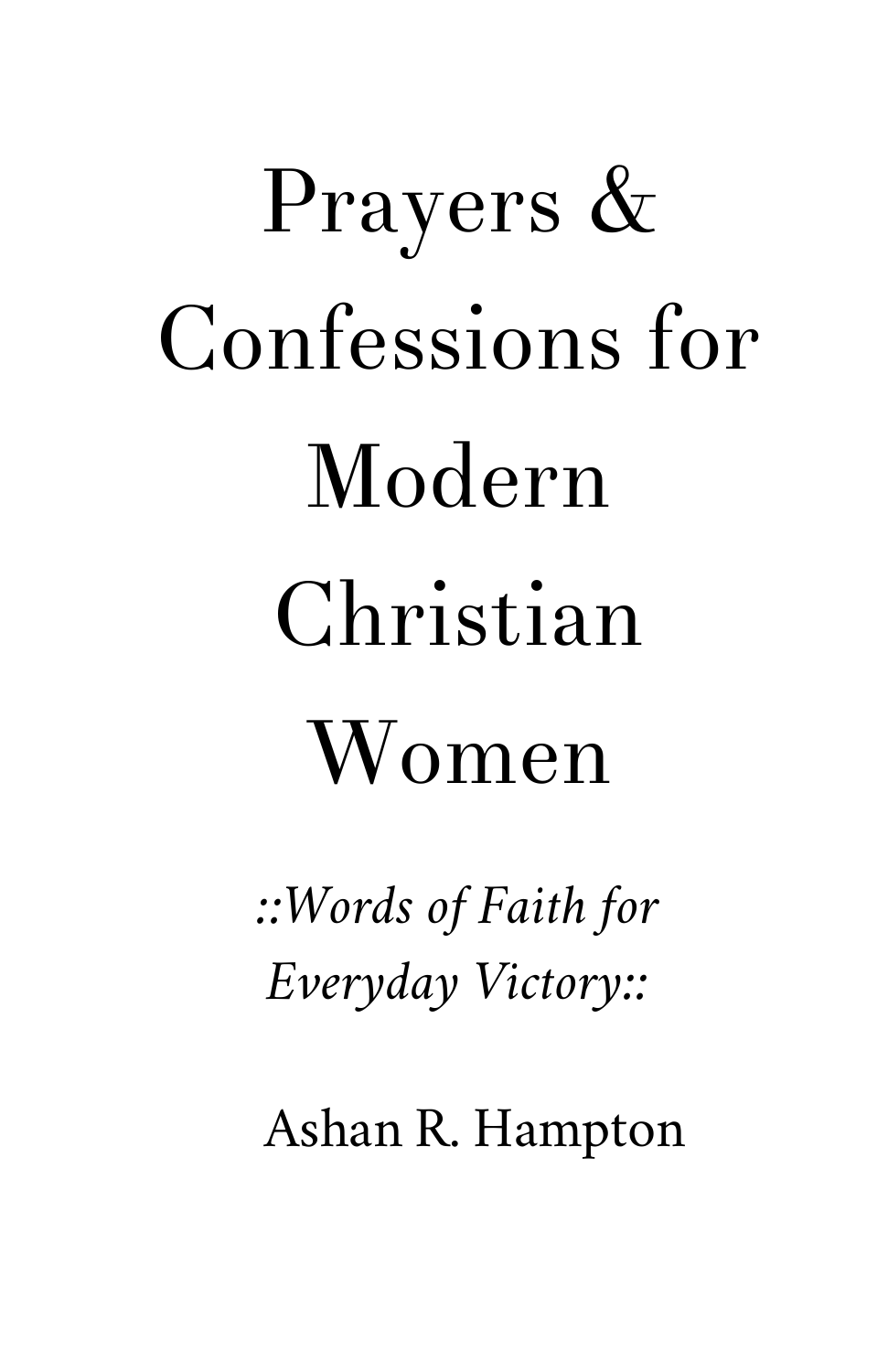Copyright © 2020 by Ashan R. Hampton. Published by Lulu.com.

All Rights Reserved, Ashan R. Hampton. No part of this publication may be reproduced, stored in a retrieval system or transmitted in any form or by any means, electronic, mechanical, photocopying, recording or otherwise, without the prior written permission of the author, except for the use of brief quotations in a book review or scholarly journal and where permitted by law.

Send Permission Requests to: ahpublications2@hotmail.com.

Unless otherwise quoted, all scripture quotations are taken from the New Century Version® (NCV) of the Bible. Copyright © 2005 by Thomas Nelson. Used by permission. All rights reserved.

Scripture taken from the New King James Version® (NKJV) Copyright © 1982 by Thomas Nelson. Used by permission. All rights reserved.

New Revised Standard Version (NRSV) of the Bible. Copyright © 1989 the Division of Christian Education of the National Council of the Churches of Christ in the United States of America. Used by permission. All rights reserved.

Cover Design: Ashan R. Hampton Cover photo: ©Canstockphoto | Marishayu

www.mcwwisdom.com

ISBN: 978-1-716-32361-4

10 9 8 7 6 5 4 3 2 1

Printed in the United States of America.

First Printing: 2020.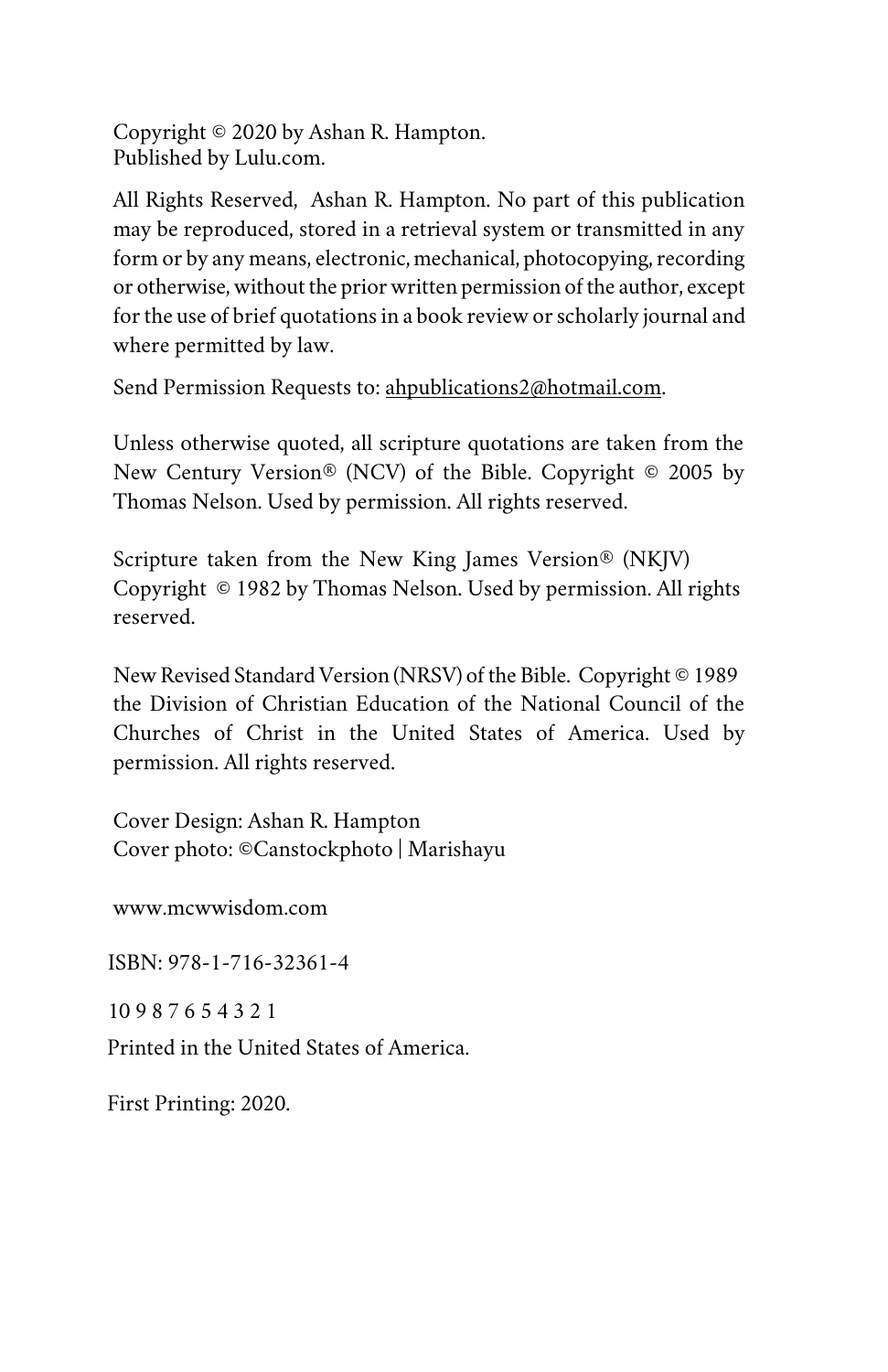#### Words. Have. Power.

"This is the day the Lord has made. We will rejoice and be glad in it." *Psalm 118:24* 

"Pleasant words are like a honeycomb, sweetness to the soul and health to the body." *Proverbs 16:24*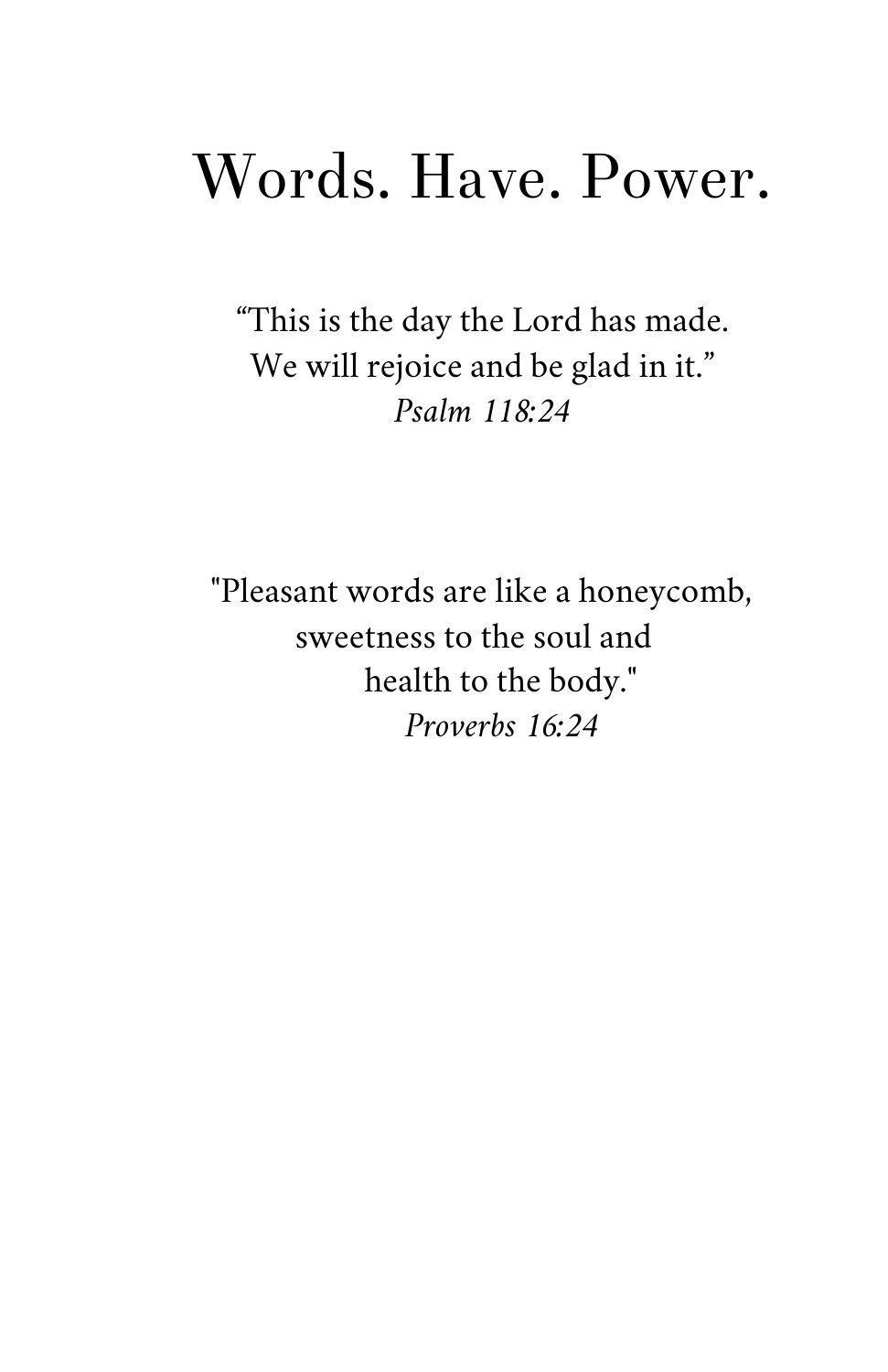#### Contents

| <b>Introduction:</b> My Story    | ix   |
|----------------------------------|------|
| <b>Activate Your Confessions</b> | xiii |
| <b>Anxiety and Fear</b>          | 17   |
| <b>Business Success</b>          | 21   |
| Daily Finances                   | 25   |
| Daily Provision                  | 29   |
| Deliverance (Negative Words)     | 33   |
| Discouragement                   | 37   |
| Divine Protection                | 39   |
| Employment                       | 43   |
| Everyday Victory                 | 47   |
| Faith                            | 53   |
| Favor                            | 57   |
| Finances                         | 61   |
| Grief                            | 67   |
| <b>Health and Healing</b>        | 71   |
| Love                             | 75   |
| Past Regrets                     | 79   |
| <b>Renewed Mind</b>              | 83   |
| Self-Image                       | 87   |
| <b>Spiritual Friends</b>         | 91   |
| Spiritual Warfare                | 95   |
| <b>Wisdom and Guidance</b>       | 102  |
| <b>Your Mouth</b>                | 106  |
| <b>Youth Renewed</b>             | 110  |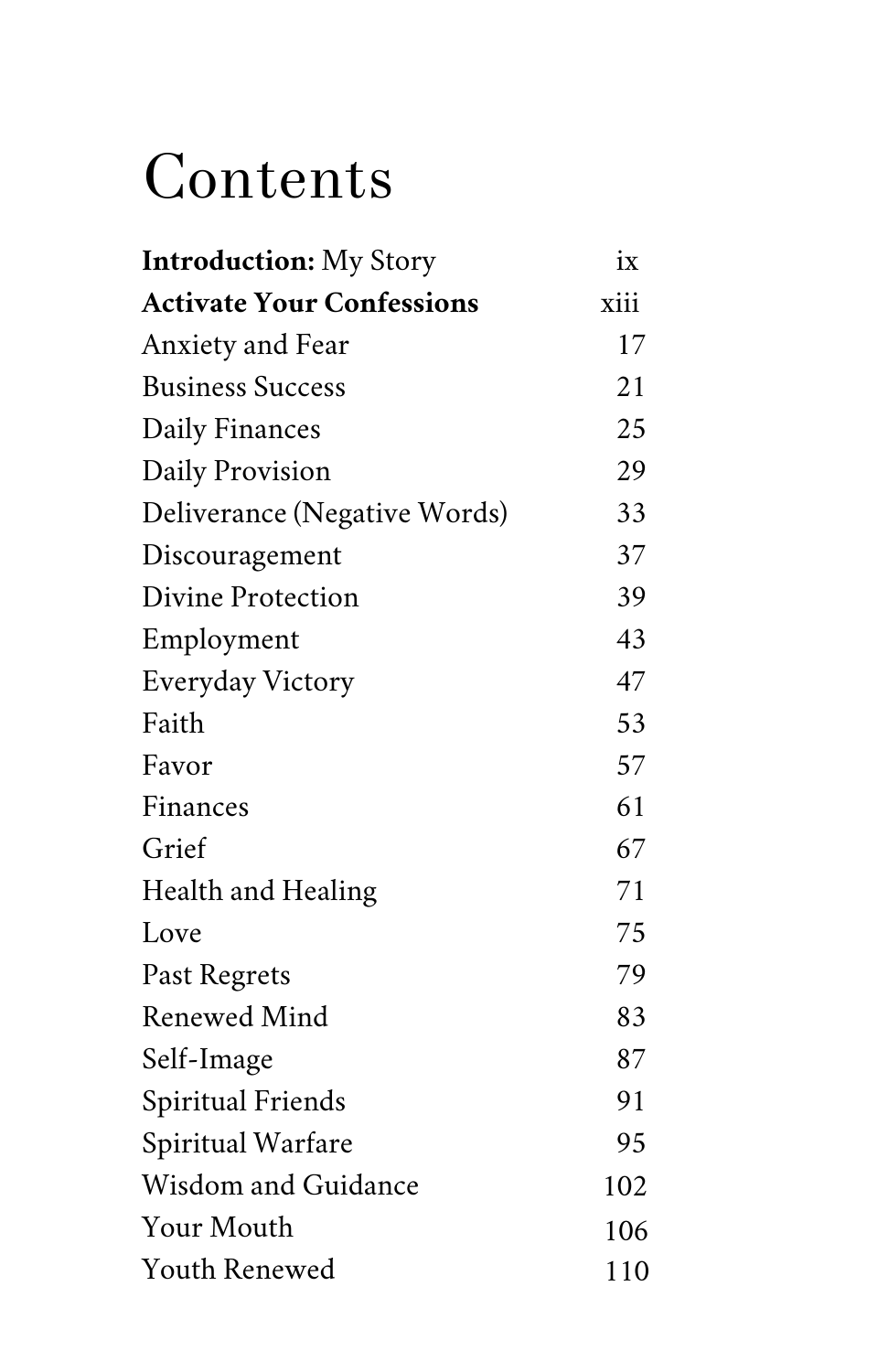### My Story

For many years, every area of my life was under siege. My mind, emotions, my mouth...the devil. Whatever the cause, I was upset about everything in my life. It seemed that all of my opportunities for joy in this world got quickly snatched away. The man turned out to be married. Then another, and another. And the last one. I left churches without fanfare or any appreciation for all I tried to teach the people of God in Sunday school and Bible study. At work, office politics resulted in unfair job loss, and subsequent financial debt.

Untimely family deaths. Broken friendships. Constraints and flops in my business endeavors. Disappointments in higher educational pursuits. Weakness in my physical body. All of which led to anxiety and depression that I privately powered through. I was exhausted. I gained about 30 pounds. I was a wreck.

 Why was I going through all of this as a committed, celibate, single Christian just trying to follow God's plans for my life? Whenever I heard someone declare how good God was, and all the blessings he bestowed upon them, I got irritated. Really? I did not feel blessed or highly favored. I felt lost, confused and abandoned by God. For many

*ix*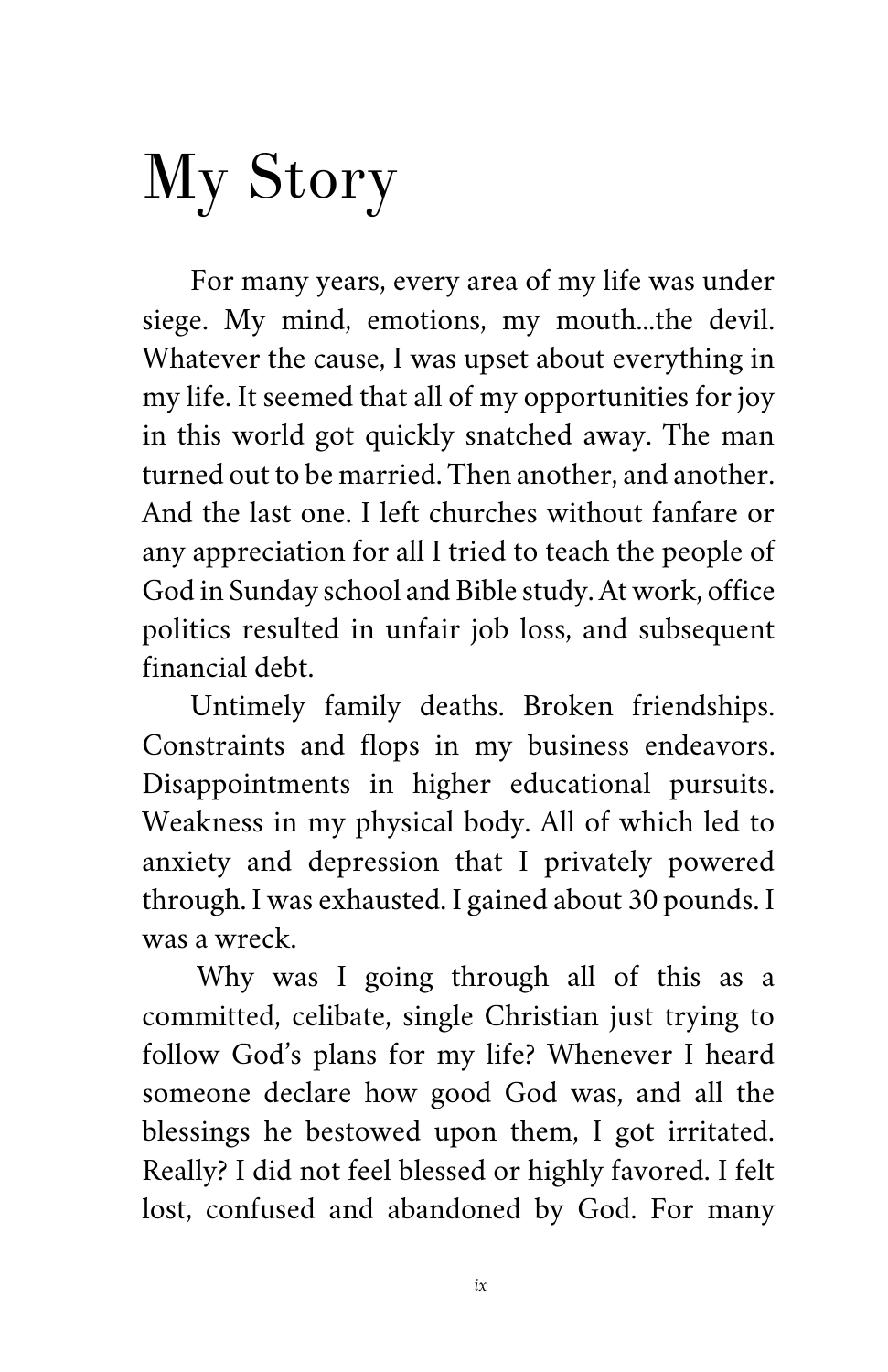## Activate Your Confessions

Bible-based confessions prepare your heart for prayer, because the faith you stir up by speaking the word of God makes your prayers more effective. God is moved by our faith, not our tears, complaining or yelling. When you speak faith-filled words to God, He is able to work miracles in your circumstances.

Just as God formed the world with his words, we also have the ability to shape our lives with the creative power of God's word. Let Isaiah 55:11 be your guide when speaking the promises of God over your life: "The same thing is true of the words I speak. They will not return to me empty. They make the things happen that I want to happen, and they succeed in doing what I send them to do" (NCV). Your words have the power to make things happen, so be careful of what you say!

You do not need to repeat your prayers several times before God moves. He heard you the first time. However, repetition helps us to increase *our* faith, and to renew our minds. Some people teach that praying for the same thing over and over means you lack faith in God, but this is not true. We